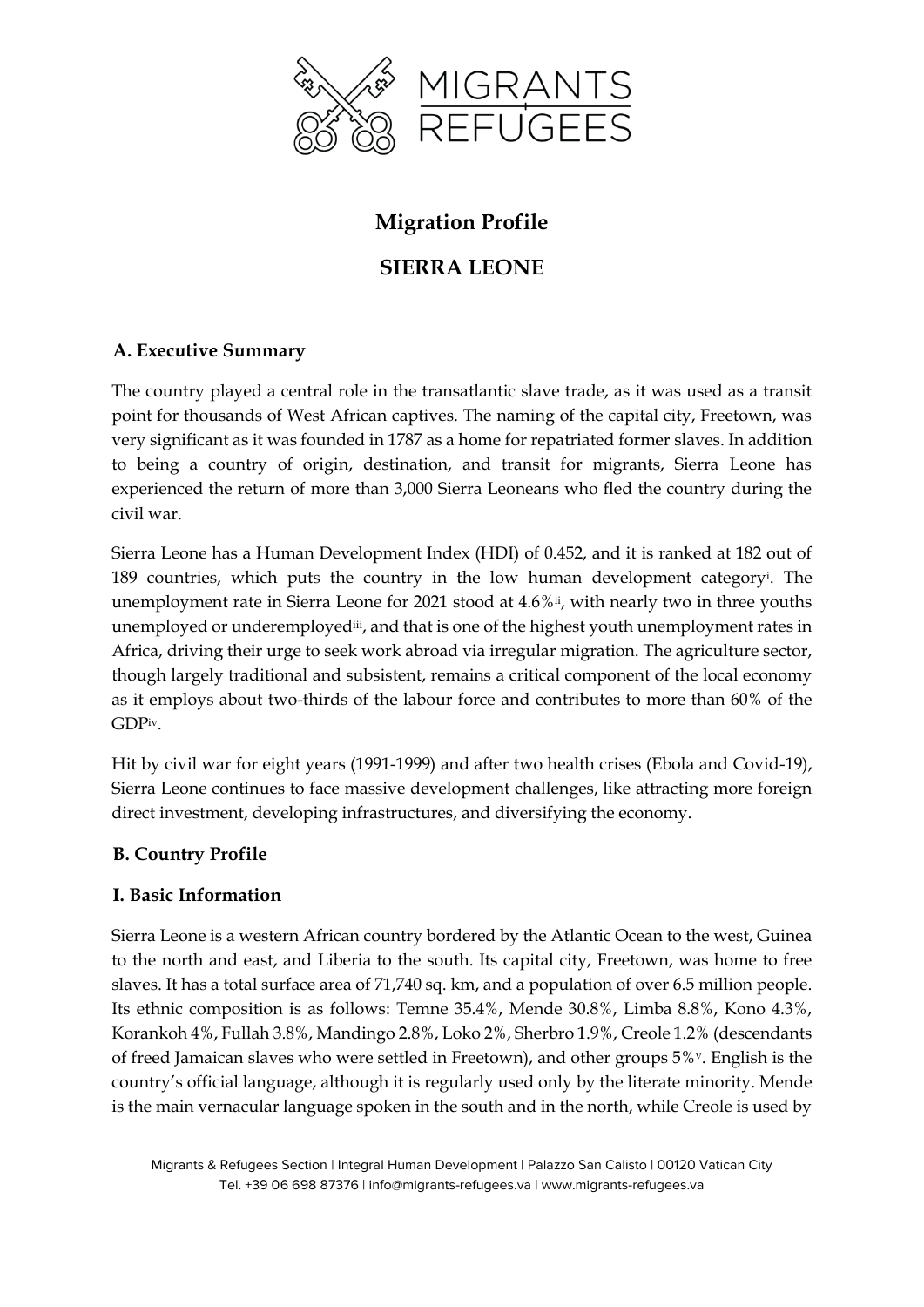descendants of the freed Jamaican slaves in Freetown and is understood by 95% of the population<sup>vi</sup>. Muslim is the predominant religion in Sierra Leone (77.1%), while the others are Christian (22.9%)<sup>vii</sup>.

#### **II. International and Internal Migrants**

In Sierra Leone, approximately 1.4 million people (25% of the total population) live outside their district of birthviii. While the western region (Freetown) is most popular for lifetime and recent migrants, partly because it is the economic, financial, and cultural hub of the country as most companies are located there, and it prides itself on a high level of urbanisation (a potential source of employment), the northern region (Bombali, Kambia, Koinadugu, Port Loko, and Tonkolili) is popular for sending out the most migrantsix. Most migrants are between the age of 20 and 44, and their sex representation is fairly equal. However, the migrant population is predominantly male between the age of 25 and 60. The eastern region (precisely Kailahun) is the hub of diamond mining, which mostly employs men, while in the western region the difference between men and women is fairly equalx.

In 2019 there were an estimated 54,300 international migrants in Sierra Leone, representing 0.7% of the total population<sup>xi</sup>. 97% of them were of West African descent arriving from Guinea, Liberia, Gambia, Nigeria and Ghanaxii. Nationals from Britain, America, India and Lebanon constituted also a significant minority. The economic centre of the country (western area and eastern province) hosted about 80% of all immigrants in the country<sup>xiii</sup>. For example, the Kailahun District had a third of the immigrant population and, together with Freetown and Kenema District, accounted for 67% of all immigrantsxiv. 43.5% of international migrants in Sierra Leone were femalexv.

In 2021, Sierra Leone made strides in recognizing, promoting, and implementing decent work for women and men, by rectifying 8 International Labour Organisation (ILO) conventions and one protocolxvi.

#### **III. Emigration and Skilled Migration**

Recent emigration trends from Sierra Leone are largely determined by the search for economic opportunities and security. The World Bank in 2016 estimated the number of Sierra Leoneans in the diaspora to be 336,000 which is 5.5% of the populationxvii. In 2019, the United Nations Department of Economic and Social Affairs (UN DESA) estimated that Sierra Leone diaspora population was 187,100<sup>xviii</sup>. Four of the 5 top destination countries of Sierra Leone emigrants are other African countries (Guinea, Liberia, Senegal, Nigeria), and the UK in Europe comes in fifth placexix. 33.7% of Sierra Leone emigrants living in Organisation for Economic Cooperation and Development (OECD) countries have a tertiary qualification, and women account for 31.9% of them<sup>xx</sup>. 53% of tertiary-educated Sierra Leoneans physicians and nurses live abroad<sup>xxi</sup>, while there are only 1.4 doctors, nurses, and midwives per 10,000 people in contrast to the sustainable development goals threshold of 44.5. Many Sierra Leoneans who have benefited from state scholarships to study abroad do not return back home, causing a financial loss to the state. The 2021 human flight and brain drain in Africa indicates that Sierra Leone is above the world average of 5.25 index points, being currently at 7.4<sup>xxii</sup>.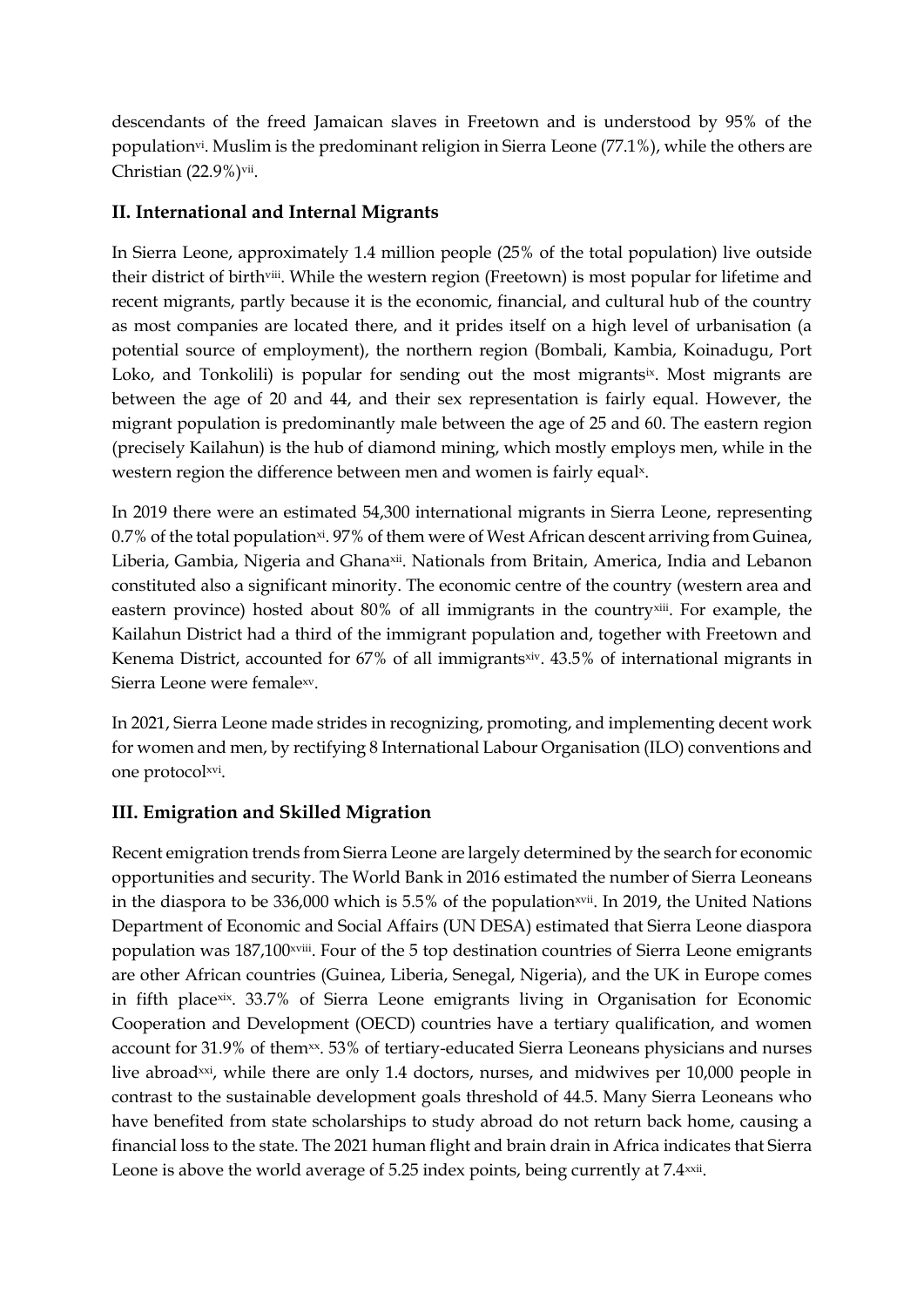## **IV. Forced Migrants (Internally Displaced Persons, Asylum Seekers, Refugees, and Climate Displaced People)**

Due to the protracted civil war (1991–1999), Sierra Leone was a source country of refugees. However, with stability restored, the country now has been hosting refugees. As of September 1, 2020 Sierra Leone had 364 refugeesxxiii, coming mostly from Liberia and Cote d'Ivoire, and 2 asylum seekers from Togo and Pakistanxxiv. Around 54% of asylum seekers and refugees are women, while 46% are men. Refugees are located mainly in the rural areas of the Kenema District; in Jembe, Gerihun, Gondama, and Jimmy Gbagbo in the Bo District; Taiama in Moyamba; Bandajuma and Pujehun Districtxxv. Most refugees reached Sierra Leone by land, and many Ivorian refugees arrived in the country because they were running away from postelection violence.

Since 2017, IOM has provided assistance to over 3,000 Sierra Leoneans returnees, with a majority (70%) of them registered in Freetown, in the western urban section, and Waterloo in the western rural area of Sierra Leonexxvi .

The main drivers of internal displacement in Sierra Leone are conflict/violence and natural disasters. The Internal Displacement Monitoring Centre (IDMC) reports that, as of December 2020, there were 5,500 internally displaced persons in Sierra Leone because of conflict and violence, with no details regarding the nature of the conflict and violencexxvii. In addition, the report also states that as a result of flash flooding in Freetown in 2019, 5,300 people were internally displaced<sup>xxviii</sup>.

#### **V. Victims of Human Trafficking**

Sierra Leone is a source and transit country for human trafficking. It is a Tier 2 country and does not entirely meet the minimum standards for the elimination of trafficking despite efforts to do so. The key driver of human trafficking in Sierra Leone is poverty. Victims of human trafficking mostly come from rural areas and are trafficked into urban areas, where they are subjected to sexual exploitation, forced labour in domestic service, artisanal diamond and granite mining, petty trading, begging, street crime, sex trafficking, and exploitation in the fishing and agriculture sectorsxxix. Some are trafficked into neighbouring countries, for example, Mali, Niger, and Guinea, and others to Gambia, Mauritania, Egypt, the Middle East, Lebanon, Oman, Qatar, Iraq, and Europe, where they are employed in domestic service, sex exploitation, begging, and street crime.

In 2021, the government reported investigating 72 cases, prosecuting 30 defendants in 33 cases, and convicting one trafficker. In 2021, the government identified 73 trafficking victims – 29 women, 22 children, and 22 foreign malesxxx. Women and children are referred to NGOs for shelter services, and in some cases law enforcement officers temporarily shelter child victims in their homes, while authorities temporarily host victims at law enforcement facilitiesxxxi. For example, 22 foreign male adult victims in 2021 stayed at the Transnational Organised Crime unit (TOCU) facilities during the investigationxxxii. During investigations, the government sometimes provides adult male victims with funds to rent a place. The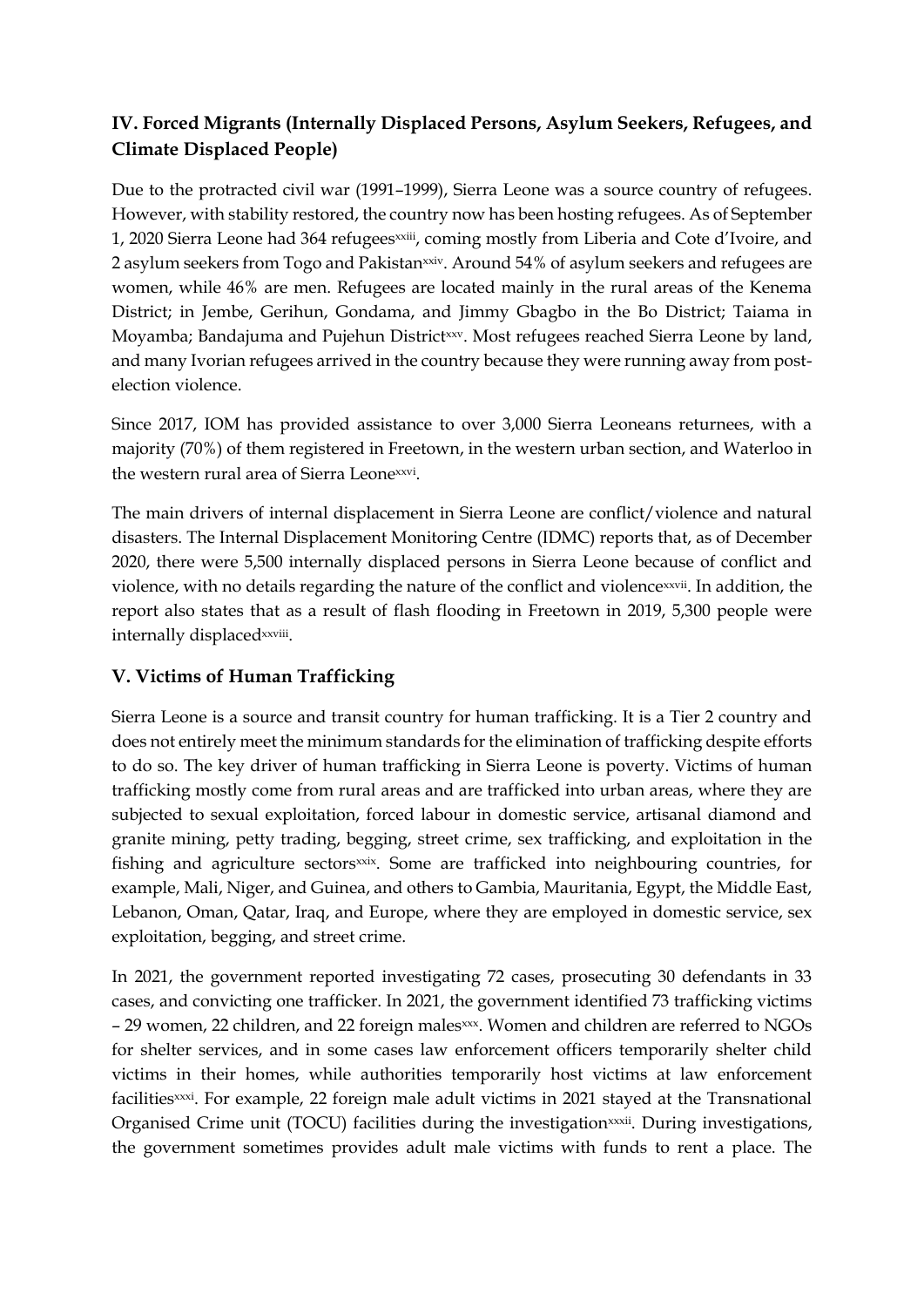government relied on NGOs to provide care for victims, getting in shelters medical, psychosocial, educational, legal, vocational, family tracing, and reintegration support.

The government assisted with 50 million Leones (\$5,000) and in 2020 limited its food assistance to an NGO, operating a shelter established specifically for female and child trafficking victimsxxxiii. The government also provides immigration relief, legal services, and transportation for trafficked victims.

### **VI. National Legal Framework**

In January 2022 Sierra Leone, in partnership with the International Organisation for Migration (IOM), launched the country's national migration policy. The most important piece of legislation governing immigration and emigration in Sierra Leone is the 1965 Non-Citizens (Registration, Immigration, and Expulsion) Act, which regulates the exit, entry, and residency to and from the countryxxxiv. The 2007 Refugee Act provides for recognition and protection of refugees, the General (Business Start-up) Act regulates the issuance of work permits to foreign workers, the 2005 Anti-Human Trafficking Act criminalizes all forms of trafficking and facilitates the prosecution of traffickers, protection of victims and prevention of trafficking, the 1973 Sierra Leone Citizenship Act, as amended in 2006, grants the right of dual citizenship and citizenship by birth directly through the motherxxxv.

Sierra Leone is part of the Mano River Union (MRU), the Economic Community of West African States (ECOWAS), and is a signatory to the 1979 ECOWAS Protocol of Free Movement, Right of Residence, and Establishment. These regional organisations seek to ensure the free movement, residence, and work for its citizens in all member states. Under the current immigration framework, visitors from the ECOWAS member states have the right to enter, reside, and establish themselves in Sierra Leone without the need to obtain permission. Sierra Leone is also a signatory to the 1951 Convention relating to the status of refugees and its 1967 Protocol, the 1969 AU Convention Governing the Specific Aspects of Refugees Problems in Africa. Sierra Leone is also a signatory to the African Union Convention for the Protection and Assistance of Internally Displaced Persons in Africa (Kampala Convention)

#### **VII. Main Actors**

#### *The State*

Four ministries are in charge of migration affairs in Sierra Leone: the Ministry of Internal Affairs is in charge of immigration management; the Ministry of Labour and Social Security issues work permits to foreigners and develops the National Labour Migration Policy; the Ministry of Social Welfare, Gender, and Children's Affair fights against trafficking in persons; and the Ministry of Foreign Affairs and International Cooperation is in charge of protection of nationals abroadxxxvi . Other relevant departments involved in migration-related issues include the National Commission for Social Action (NaCSA), which enacts the 2007 Refugees Protection Act, an eligibility committee and an appeal committee which is responsible for refugee status determination, the work permit committee that provides advice on work permit related issues, the National Platform for Migration, an inter-ministerial working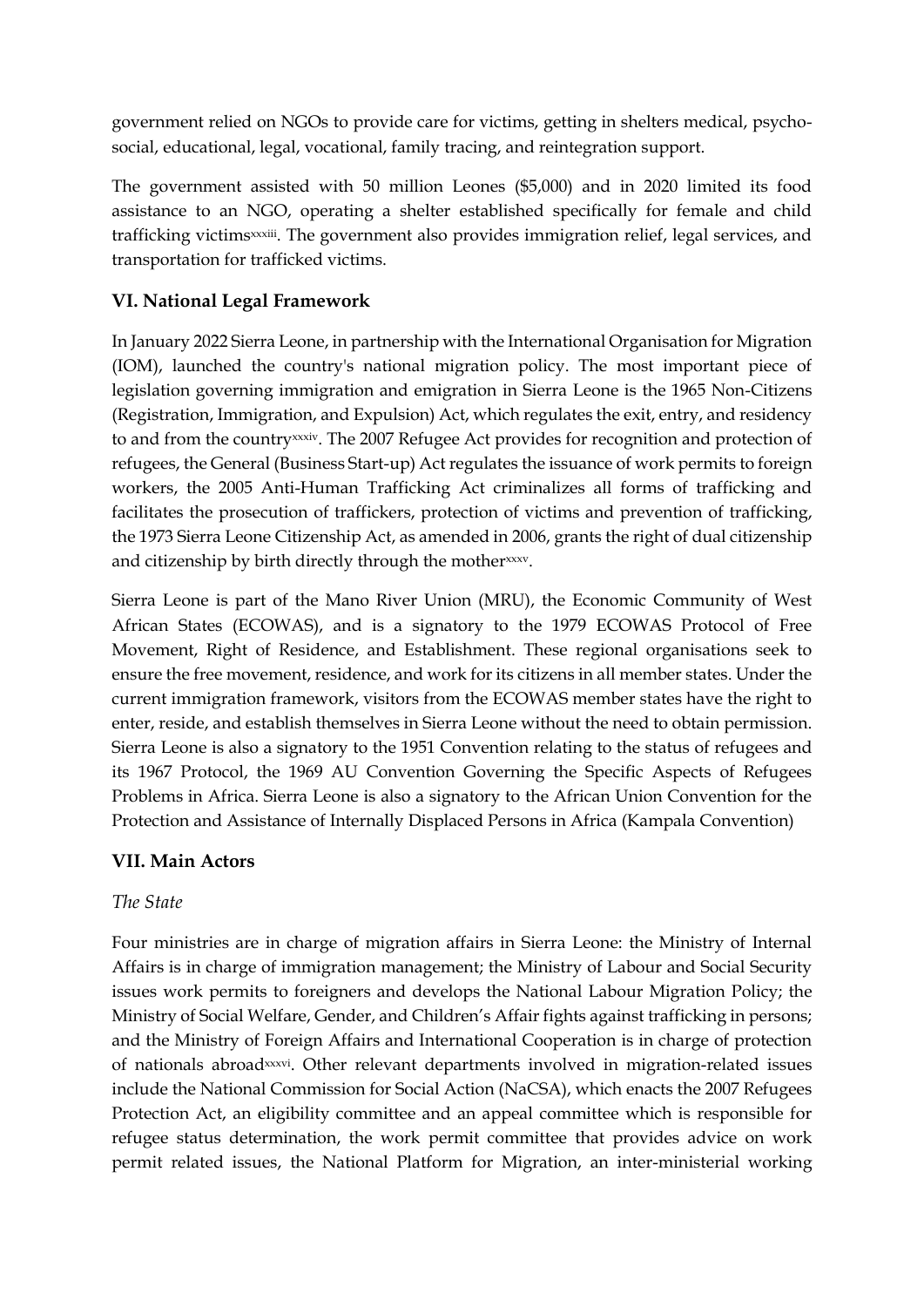group, that is in charge of providing policy guidance on migration-related issues, and the National Task Force on Human Trafficking that coordinates the implementation of the Anti-Human Trafficking Act (2005).

#### *International Organisations*

The leading international organisation dealing with migration related issues in Sierra Leone is IOM, focusing on services to immigrants, healthcare, refugee resettlement, humanitarian assistance, labour migration, and migration policies and research. It also cooperates with border management. IOM provided financial and technical support for the realisation of Sierra Leone's first comprehensive migration policy.

Other migration-related international organisations in Sierra Leone include UNHCR which supports the government in providing protection for people of concerns through policy framework, UNICEF working towards the protection of children's rights and lives, including access to education, sanitation, water, nutrition, health, protection services, and the reunification of families, the International Rescue Committee (IRC) that provides complementary education programs to refugee children enrolled in public schools. Other project partners include the Food and Agriculture Organisation (FAO), the United Nations Development Programme (UNDP), Save the Children, and the World Food Programme (WFP).

#### *Other Organisations*

Other NGOs involved in migration matters include the Organisation of Master Trainers, a team of facilitators and mobilisers working for an improved culture of democracy and rights in Sierra Leone. Chariot Eight is a law firm providing legal services to nationals and international clients. It also offers assistance to lawyers representing asylum seekers, for example, confirming Sierra Leonean legal documents and providing general legal information about Sierra Leone. The Centre for Human Rights (CFHR) seeks to enhance human rights, good governance, and the rule of law. CFHR also provides free legal services, psychosocial counselling, public interest litigation and advocacy.

#### *The Catholic Church*

There are currently three dioceses (Bo, Kenema, and Makeni) and one archdiocese (Freetown) in Sierra Leone. Despite being a largely Muslim state, the presence of the Catholic Church through its humanitarian organisations makes a difference in the lives of so many people living in Sierra Leone, especially the most vulnerable.

Caritas Sierra Leone works in the areas of peacebuilding, trauma counselling, and resettlement support for refugees. Caritas also supports initiatives and lobbying efforts to combat sex crimes against women and vulnerable persons - as rape and female genital mutilation are a chronic concern in Sierra Leone. In the health sector, Caritas provides medicines to people in dire need of health care, promotes HIV and AIDS awareness<sup>xxxvii</sup>.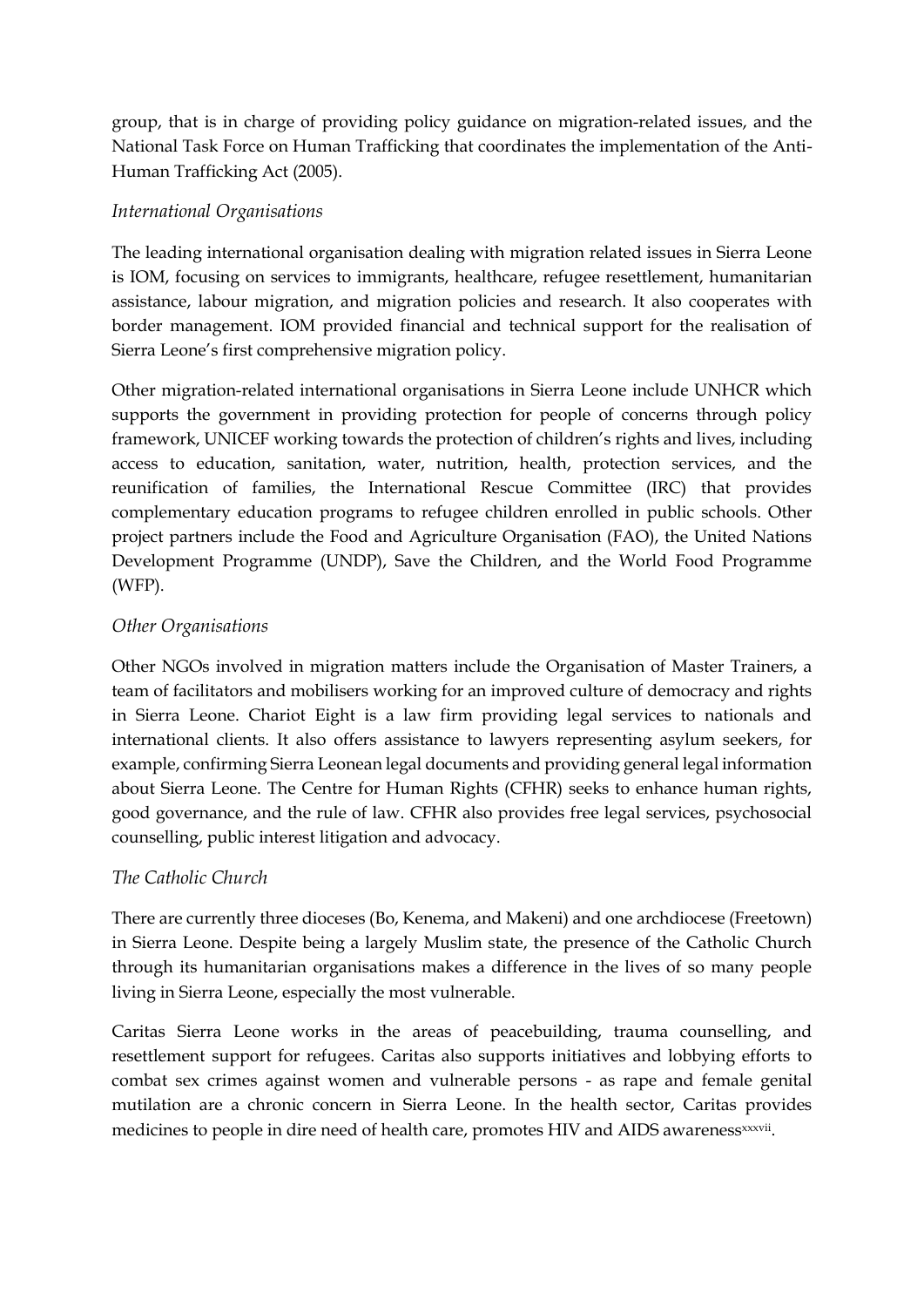Catholic Relief Services (CRS) is one of the forerunners in promoting health, education, agriculture, and urban resilience in Sierra Leone and has been recognised and awarded diplomatic status by the government for its role in contributing to the development of the country. CRS supports the government's Free School Education Program through the implementation of the McGovern-Dole International Food for Education and Child Nutrition "All Pikin for Learn" project, looking to increase the literacy of school-age boys and girls and improve health and dietary practices in the Koinadugu and Falaba Districtsxxxviii. In the area of health, CRS through training and sensitisation programs seeks to change people's mentality in relation to malaria treatment and prevention and also the prevention and management of the spread of COVID-19xxxix. In the area of urban resilience, CRS and its partners (Caritas) focus on solid waste management, nature-based reforestation, and repair of the communities' water points and integrated water management from the catchment area to water point access<sup>xl</sup>.

The Catholic Agency for Oversea Development (CAFOD) assists marginalised and vulnerable families with life-saving prevention information through, for example, radio sensitisation programs<sup>xli</sup>, hygiene kits, and food to quarantined and vulnerable families during the outbreak of COVID-19xlii .

The Salesian Mission in Sierra Leone offers food, clothing, crisis intervention services, shelter to displaced people, educational opportunities to vulnerable people, counselling, and family reunification. For example, in 2018 the Salesian Mission with Don Bosco Fambul provided relief efforts (outdoor tents and portable solar lights) to 296 individuals affected by flooding and mudslides in the Regent District on the outskirts of Freetown<sup>xliii</sup>.

**February 2022**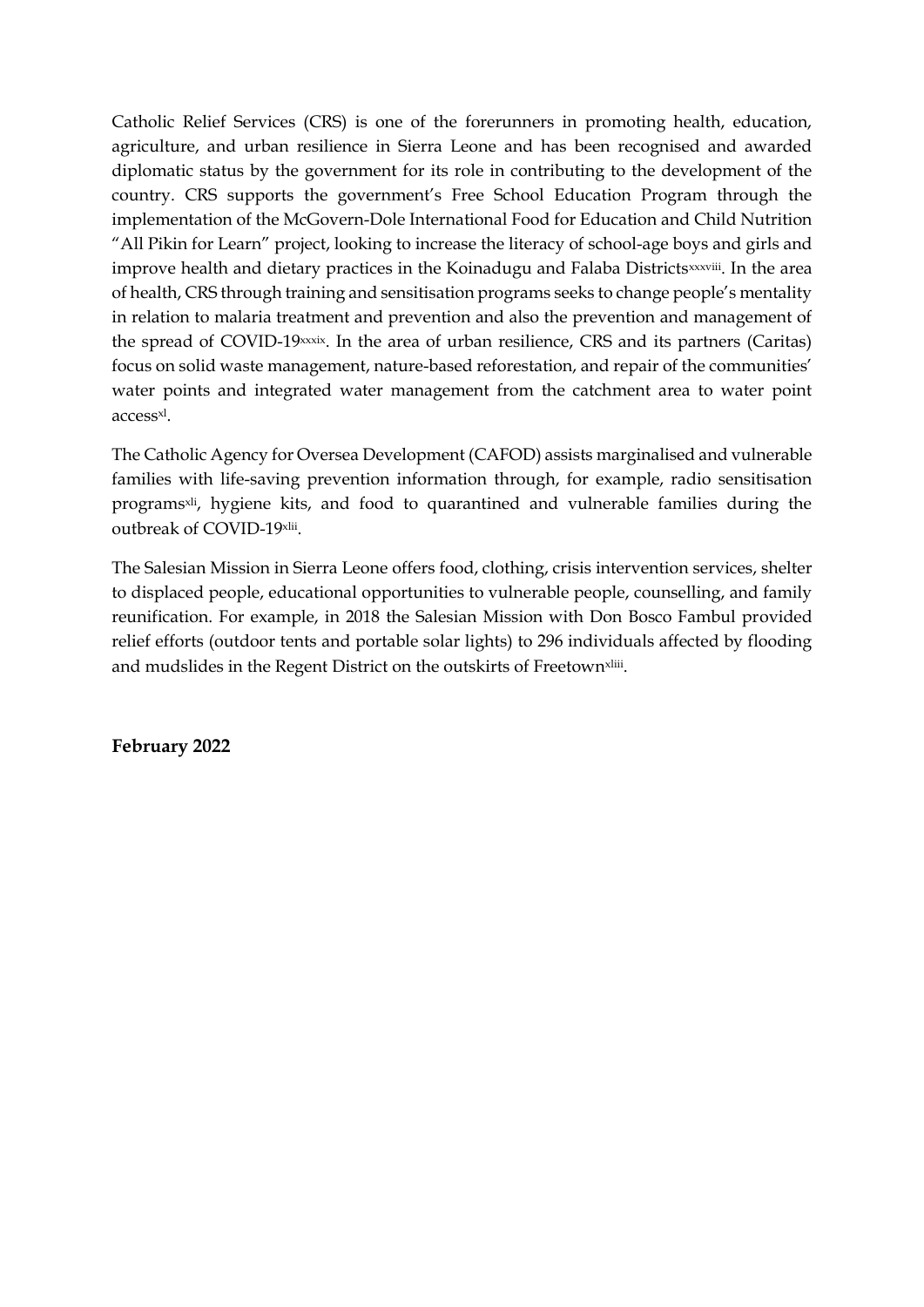#### **Reference**

CAFOD. 2020. UK-based Catholic Aid Agency Using Radio for Covid-19 Sensitization in Africa. Retrieved from: [https://www.aciafrica.org/news/1509/uk-based-catholic-aid](https://www.aciafrica.org/news/1509/uk-based-catholic-aid-agency-using-radio-for-covid-19-sensitization-in-africa)[agency-using-radio-for-covid-19-sensitization-in-africa.](https://www.aciafrica.org/news/1509/uk-based-catholic-aid-agency-using-radio-for-covid-19-sensitization-in-africa) Accessed: February, 2022

CAFOD. 2022. Sierra Leone. Retrieved from: [https://cafod.org.uk/About-us/Where-we](https://cafod.org.uk/About-us/Where-we-work/Africa/Sierra-Leone)[work/Africa/Sierra-Leone.](https://cafod.org.uk/About-us/Where-we-work/Africa/Sierra-Leone) Accessed: February, 2022

Caritas. 2021. Sierra Leone. Retrieved from: [https://www.caritas.org/where-caritas](https://www.caritas.org/where-caritas-work/africa/sierra-leone/#:~:text=One%20of%20the%20focus%20areas,and%20resettlement%20support%20to%20refugees)[work/africa/sierra](https://www.caritas.org/where-caritas-work/africa/sierra-leone/#:~:text=One%20of%20the%20focus%20areas,and%20resettlement%20support%20to%20refugees)[leone/#:~:text=One%20of%20the%20focus%20areas,and%20resettlement%20support%20to](https://www.caritas.org/where-caritas-work/africa/sierra-leone/#:~:text=One%20of%20the%20focus%20areas,and%20resettlement%20support%20to%20refugees)

[%20refugees.](https://www.caritas.org/where-caritas-work/africa/sierra-leone/#:~:text=One%20of%20the%20focus%20areas,and%20resettlement%20support%20to%20refugees) Accessed: February, 2022

CIA – World Factbook. 2022. Sierra Leone. Retrieved from: [https://www.cia.gov/the](https://www.cia.gov/the-world-factbook/countries/sierra-leone/)[world-factbook/countries/sierra-leone/.](https://www.cia.gov/the-world-factbook/countries/sierra-leone/) Accessed: February, 2022

CRS. 2021. Sierra Leone. Retrieved from: [https://www.crs.org/our-work-overseas/where](https://www.crs.org/our-work-overseas/where-we-work/sierra-leone#:~:text=CRS%20is%20playing%20a%20leading,of%20Sierra%20Leone%20development%20agenda.&text=Since%201963%2C%20CRS%20has%20been,urban%20resilience%20in%20Sierra%20Leone)[we-work/sierra-](https://www.crs.org/our-work-overseas/where-we-work/sierra-leone#:~:text=CRS%20is%20playing%20a%20leading,of%20Sierra%20Leone%20development%20agenda.&text=Since%201963%2C%20CRS%20has%20been,urban%20resilience%20in%20Sierra%20Leone)

[leone#:~:text=CRS%20is%20playing%20a%20leading,of%20Sierra%20Leone%20developmen](https://www.crs.org/our-work-overseas/where-we-work/sierra-leone#:~:text=CRS%20is%20playing%20a%20leading,of%20Sierra%20Leone%20development%20agenda.&text=Since%201963%2C%20CRS%20has%20been,urban%20resilience%20in%20Sierra%20Leone) [t%20agenda.&text=Since%201963%2C%20CRS%20has%20been,urban%20resilience%20in%2](https://www.crs.org/our-work-overseas/where-we-work/sierra-leone#:~:text=CRS%20is%20playing%20a%20leading,of%20Sierra%20Leone%20development%20agenda.&text=Since%201963%2C%20CRS%20has%20been,urban%20resilience%20in%20Sierra%20Leone) [0Sierra%20Leone.](https://www.crs.org/our-work-overseas/where-we-work/sierra-leone#:~:text=CRS%20is%20playing%20a%20leading,of%20Sierra%20Leone%20development%20agenda.&text=Since%201963%2C%20CRS%20has%20been,urban%20resilience%20in%20Sierra%20Leone) Accessed: February, 2022

IDMC. 2021. Sierra Leone. Retrieved from: [https://www.internal](https://www.internal-displacement.org/countries/sierra-leone)[displacement.org/countries/sierra-leone.](https://www.internal-displacement.org/countries/sierra-leone) Accessed: February, 2022

ILO. 2021. Sierra Leone is founding crisis recovery and resilience on international labour standards. Retrieved from: [https://www.ilo.org/global/standards/WCMS\\_817741/lang-](https://www.ilo.org/global/standards/WCMS_817741/lang--en/index.htm) [en/index.htm.](https://www.ilo.org/global/standards/WCMS_817741/lang--en/index.htm) Accessed: February, 2022

IOM. 2019. IOM, Private Agribusiness Agree to Promote Youth Employment in Sierra Leone. Retrieved from: [https://www.iom.int/news/iom-private-agribusiness-agree](https://www.iom.int/news/iom-private-agribusiness-agree-promote-youth-employment-sierra-leone)[promote-youth-employment-sierra-leone.](https://www.iom.int/news/iom-private-agribusiness-agree-promote-youth-employment-sierra-leone) Accessed: February, 2022

IOM. 2020. 99 stranded Sierra Leoneans return from Niger. Retrieved from: [https://www.iom.int/news/99-stranded-sierra-leoneans-return-niger.](https://www.iom.int/news/99-stranded-sierra-leoneans-return-niger) Accessed: February, 2022

Rabat Process. 2018. Sierra Leone. Retrieved from: [https://www.rabat](https://www.rabat-process.org/en/countries/74-sierra-leone)[process.org/en/countries/74-sierra-leone.](https://www.rabat-process.org/en/countries/74-sierra-leone) Accessed: February, 2022

Reliefweb. 2018. Sierra Leone: Salesian Missions donors provide funding for solar lights for victims of mudslides. Retrieved from: [https://reliefweb.int/report/sierra-leone/sierra](https://reliefweb.int/report/sierra-leone/sierra-leone-salesian-missions-donor-provides-funding-solar-lights-victims)[leone-salesian-missions-donor-provides-funding-solar-lights-victims.](https://reliefweb.int/report/sierra-leone/sierra-leone-salesian-missions-donor-provides-funding-solar-lights-victims) Accessed: February, 2022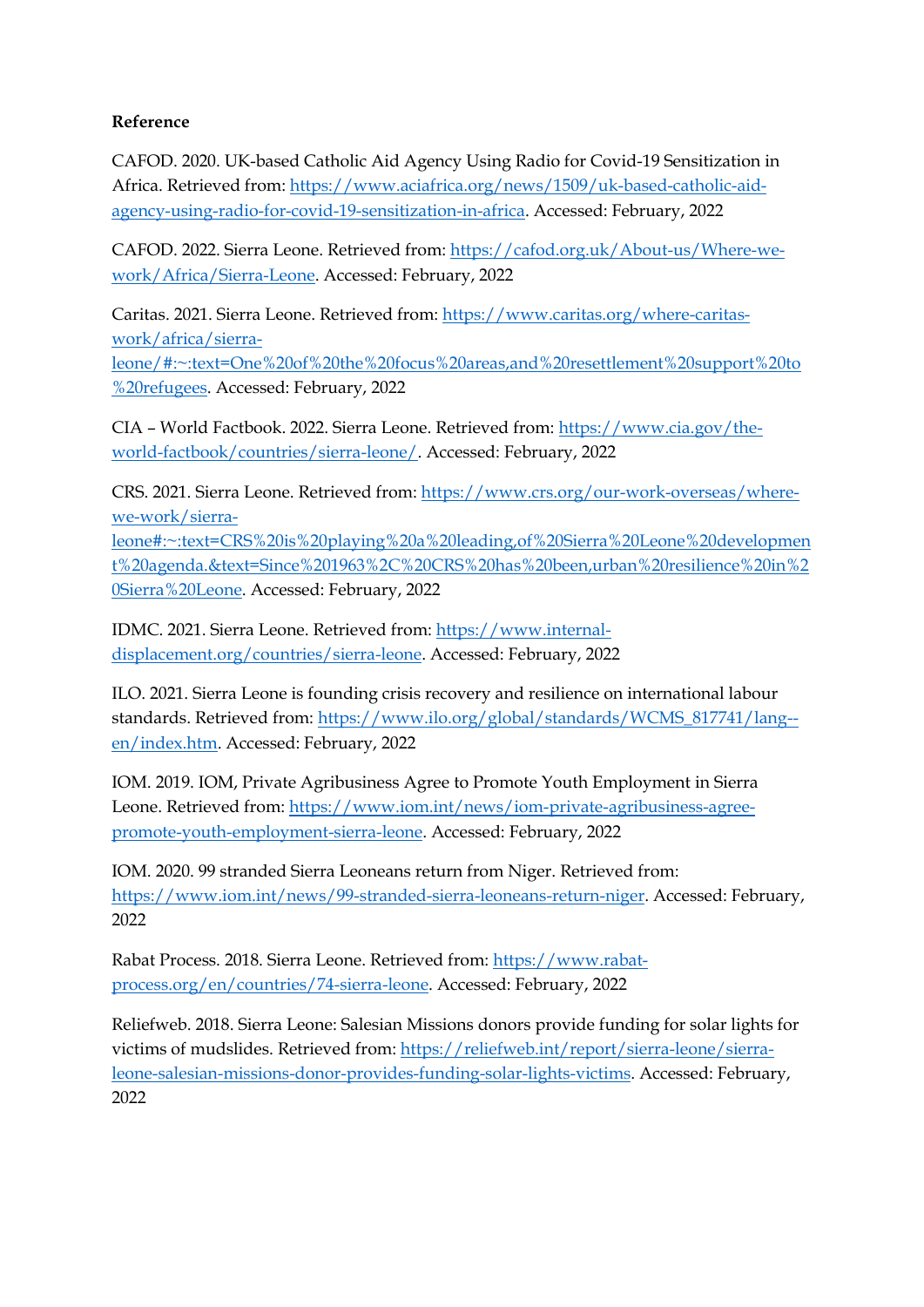Republic of Sierra Leone. 2022. National Migration Policy for Sierra Leone. Retrieved from: [https://slid.gov.sl/wp-content/uploads/2022/02/20220114-Final-Draft-National-](https://slid.gov.sl/wp-content/uploads/2022/02/20220114-Final-Draft-National-Migration-Policy-4.pdf)[Migration-Policy-4.pdf.](https://slid.gov.sl/wp-content/uploads/2022/02/20220114-Final-Draft-National-Migration-Policy-4.pdf) Accessed: February, 2022

Robinson, C. 2019. Primary health care and family medicine in Sierra Leone. *African Journal of Primary Health Care and Family Medicine*, 11(1):1-3. Retrieved from: [https://www.ncbi.nlm.nih.gov/pmc/articles/PMC6676938/.](https://www.ncbi.nlm.nih.gov/pmc/articles/PMC6676938/) Accessed: February, 2022

Statistics Sierra Leone. 2017. Thematic report on migration and urbanization. Retrieved from: [https://sierraleone.unfpa.org/sites/default/files/pub](https://sierraleone.unfpa.org/sites/default/files/pub-pdf/Migration%20and%20Urbanization%20Report_0.pdf)[pdf/Migration%20and%20Urbanization%20Report\\_0.pdf.](https://sierraleone.unfpa.org/sites/default/files/pub-pdf/Migration%20and%20Urbanization%20Report_0.pdf) Accessed: February, 2022

The Borgen Project. 2021. Human Trafficking in Sierra Leone. Retrieved from: [https://borgenproject.org/human-trafficking-sierra-leone/.](https://borgenproject.org/human-trafficking-sierra-leone/) Accessed: February, 2022

The Global Economy. 2022a. Sierra Leone: Unemployment Rate. Retrieved from: [https://www.theglobaleconomy.com/Sierra-Leone/unemployment\\_rate/.](https://www.theglobaleconomy.com/Sierra-Leone/unemployment_rate/) Accessed: February, 2022

The Global Economy. 2022b. Sierra Leone: Human flight and brain drain. Retrieved from: [https://www.theglobaleconomy.com/Sierra-](https://www.theglobaleconomy.com/Sierra-Leone/human_flight_brain_drain_index/#:~:text=Sierra%20Leone%3A%20Human%20flight%20and%20brain%20drain%20index%2C%200%20(,high)%2C%202007%20%2D%202021%3A&text=The%20average%20value%20for%20Sierra,2021%20is%207.4%20index%20points)

[Leone/human\\_flight\\_brain\\_drain\\_index/#:~:text=Sierra%20Leone%3A%20Human%20fligh](https://www.theglobaleconomy.com/Sierra-Leone/human_flight_brain_drain_index/#:~:text=Sierra%20Leone%3A%20Human%20flight%20and%20brain%20drain%20index%2C%200%20(,high)%2C%202007%20%2D%202021%3A&text=The%20average%20value%20for%20Sierra,2021%20is%207.4%20index%20points) [t%20and%20brain%20drain%20index%2C%200%20\(,high\)%2C%202007%20%2D%202021%3](https://www.theglobaleconomy.com/Sierra-Leone/human_flight_brain_drain_index/#:~:text=Sierra%20Leone%3A%20Human%20flight%20and%20brain%20drain%20index%2C%200%20(,high)%2C%202007%20%2D%202021%3A&text=The%20average%20value%20for%20Sierra,2021%20is%207.4%20index%20points) [A&text=The%20average%20value%20for%20Sierra,2021%20is%207.4%20index%20points.](https://www.theglobaleconomy.com/Sierra-Leone/human_flight_brain_drain_index/#:~:text=Sierra%20Leone%3A%20Human%20flight%20and%20brain%20drain%20index%2C%200%20(,high)%2C%202007%20%2D%202021%3A&text=The%20average%20value%20for%20Sierra,2021%20is%207.4%20index%20points) Accessed: February, 2022

The Sierra Leone Web. 2021. The Laws of Sierra Leone. Retrieved from: [http://www.sierra](http://www.sierra-leone.org/laws.html)[leone.org/laws.html.](http://www.sierra-leone.org/laws.html) Accessed: February, 2022

The World Bank. 2022. International migration stock (% of the population) - Sierra Leone. Retrieved from: [https://data.worldbank.org/indicator/SM.POP.TOTL.ZS?locations=SL.](https://data.worldbank.org/indicator/SM.POP.TOTL.ZS?locations=SL) Accessed: February, 2022

UN DESA. 2019. International Migration Stock 2019. Retrieved from: [https://www.un.org/en/development/desa/population/migration/data/estimates2/esti](https://www.un.org/en/development/desa/population/migration/data/estimates2/estimates19.asp) [mates19.asp.](https://www.un.org/en/development/desa/population/migration/data/estimates2/estimates19.asp) Accessed: February, 2022

UNDP. 2020. Sierra Leone: Human Development Index. Retrieved from: [http://hdr.undp.org/sites/default/files/Country-Profiles/SLE.pdf.](http://hdr.undp.org/sites/default/files/Country-Profiles/SLE.pdf) Accessed: February, 2022

UNHCR. 2020. Sierra Leone: UNHCR Submission for the Universal Periodic Review – Sierra Leone. UPR 38th Session (2021). Retrieved from: [https://www.refworld.org/docid/607608c74.html.](https://www.refworld.org/docid/607608c74.html) Accessed: February, 2022

US Department of Commerce. 2021. Sierra Leone – Country Commercial Guide. Retrieved from: [https://www.trade.gov/country-commercial-guides/sierra-leone-agriculture-](https://www.trade.gov/country-commercial-guides/sierra-leone-agriculture-sector#:~:text=The%20land%20is%20suitable%20for,and%20the%20rearing%20of%20livestock)